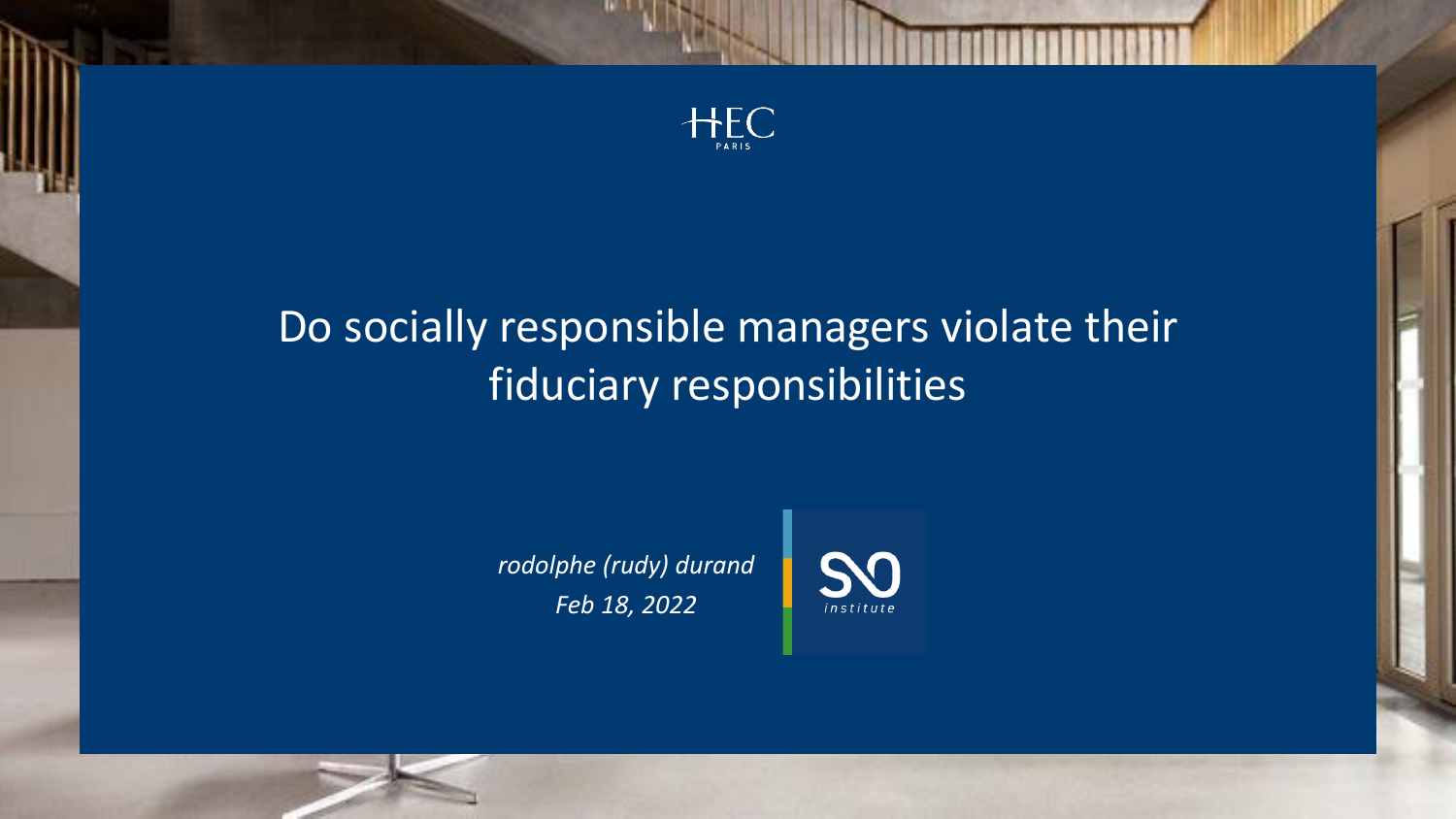### **Outline**

**1 ] Managers (should) act for the preservation and expansion of the firm**

**2] Shareholders recognize the value of responsible management**

**3] New research questions**

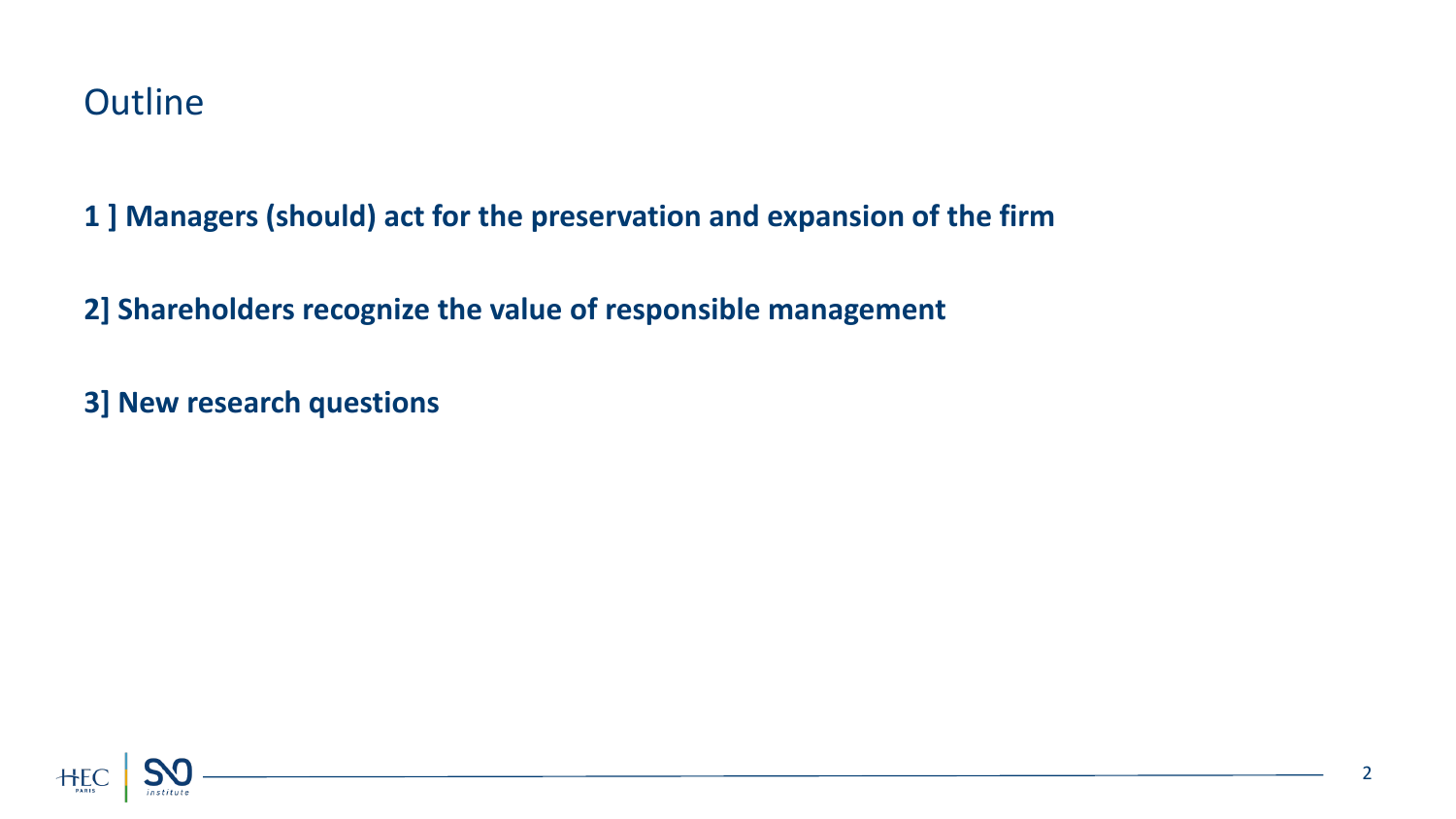# 1] Managers (should) act for the preservation and expansion of the firm

#### **Firms do not just belong to shareholders; firm purpose is not profit**

Robé, J. P. (2020). *Property, Power and Politics: Why We Need to Rethink the World Power System*. Policy Press.

#### **Managers should obey boards and shareholders**

-from shareholder primacy to shareholder duacy

-*duacy* is both property and propriety

Manifesto : Shareholder *duacy* [& 21st century corporate governance](https://papers.ssrn.com/sol3/papers.cfm?abstract_id=3894234) (on ssrn)

**Hence, by being responsible, managers act in the interest of the firm** *and* **of its shareholders**

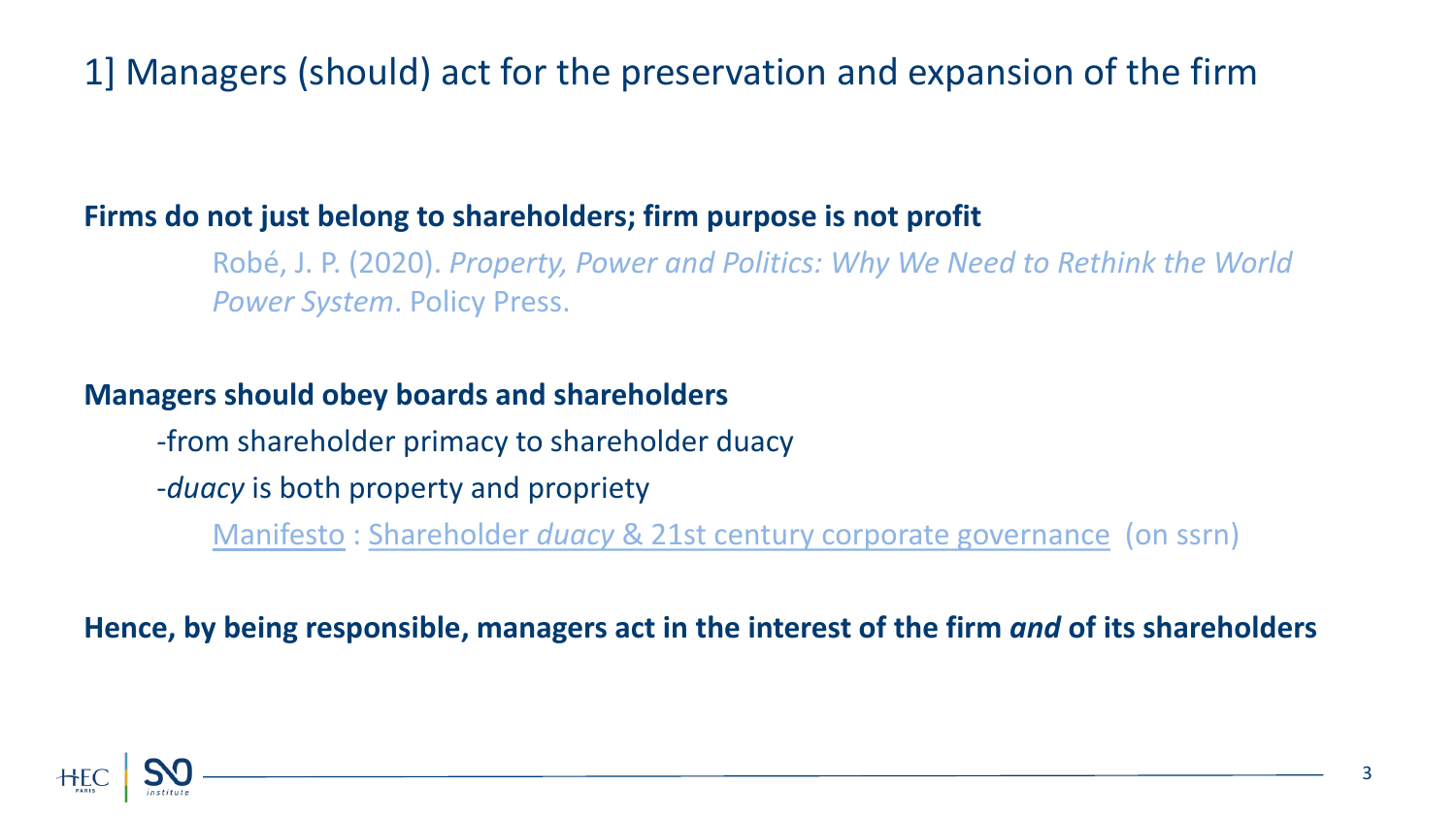# 2] Shareholders recognize the value of responsible management

#### **Most aggressive shareholders separate undue managerial value appropriation or purposewashing from business-related embedded CSR**

DesJardine, M. R., Marti, E., & Durand, R. (2021). Why Activist Hedge Funds Target Socially Responsible Firms: The Reaction Costs of Signaling Corporate Social Responsibility. *Academy of Management Journal*, 64(3): 851-872

#### **Long-term investors tilt their investments toward CSR-active firms**

Durand R, Paugam L, Stolowy H. (2019). Do investors actually value sustainability indices? Replication, development, and new evidence on CSR visibility. *Strategic Management Journal* 40(9): 1471-1490

#### **Asset managers develop new market and investment categories**

Arjaliès, D. L., & Durand, R. (2019). Product categories as judgment devices: The moral awakening of the investment industry. *Organization Science*, 30(5), 885-911

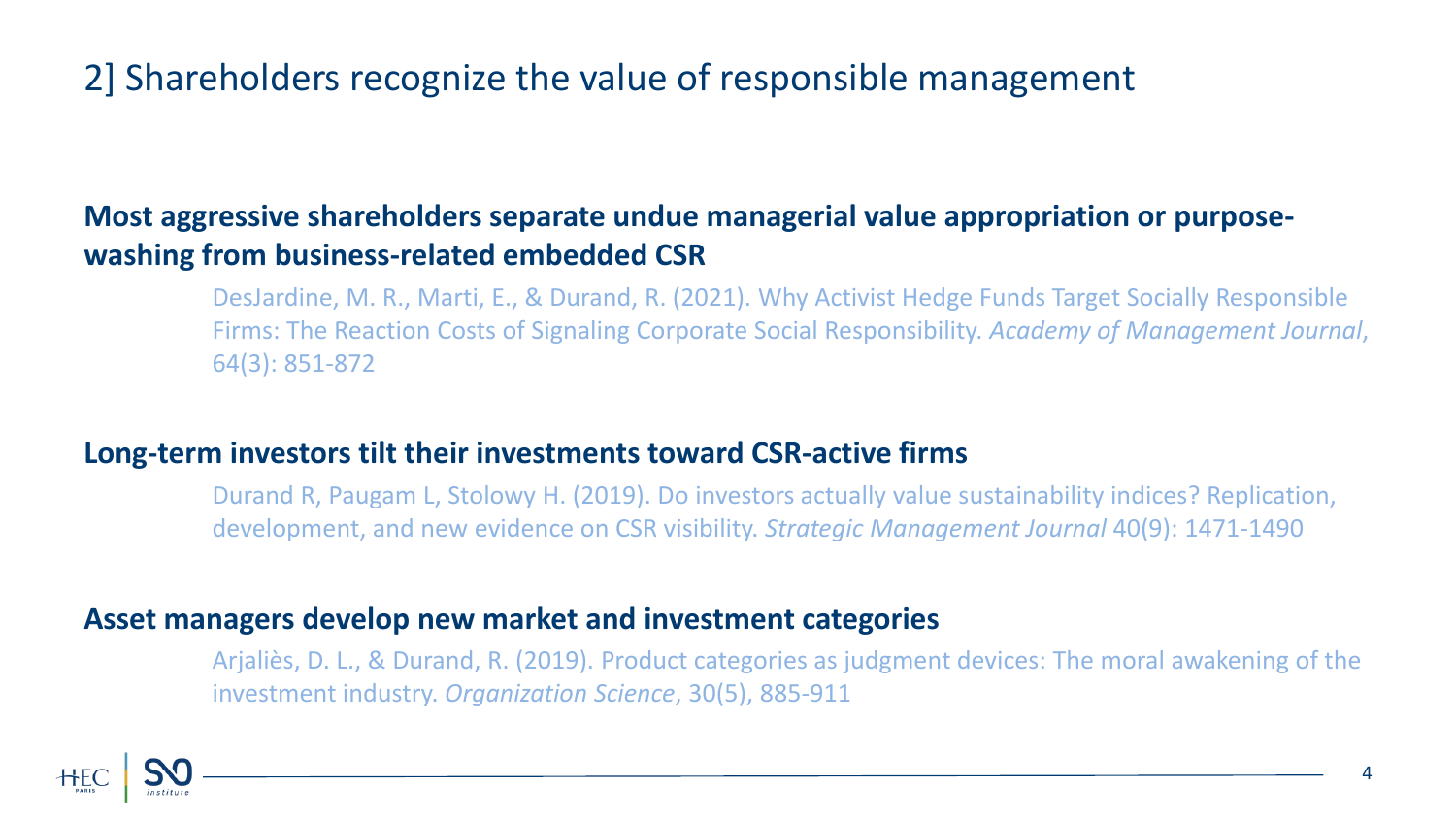## **Therefore**

#### **Because**

managers (should) act for the preservation and expansion of the firm

and shareholders recognize the value of responsible management,

#### **Then**

managers as agents of the firm and by the principle of shareholder *duacy* need not limit their understanding of fiduciary duty to financial performance stricto sensu. By acting responsibly, they meet their duty